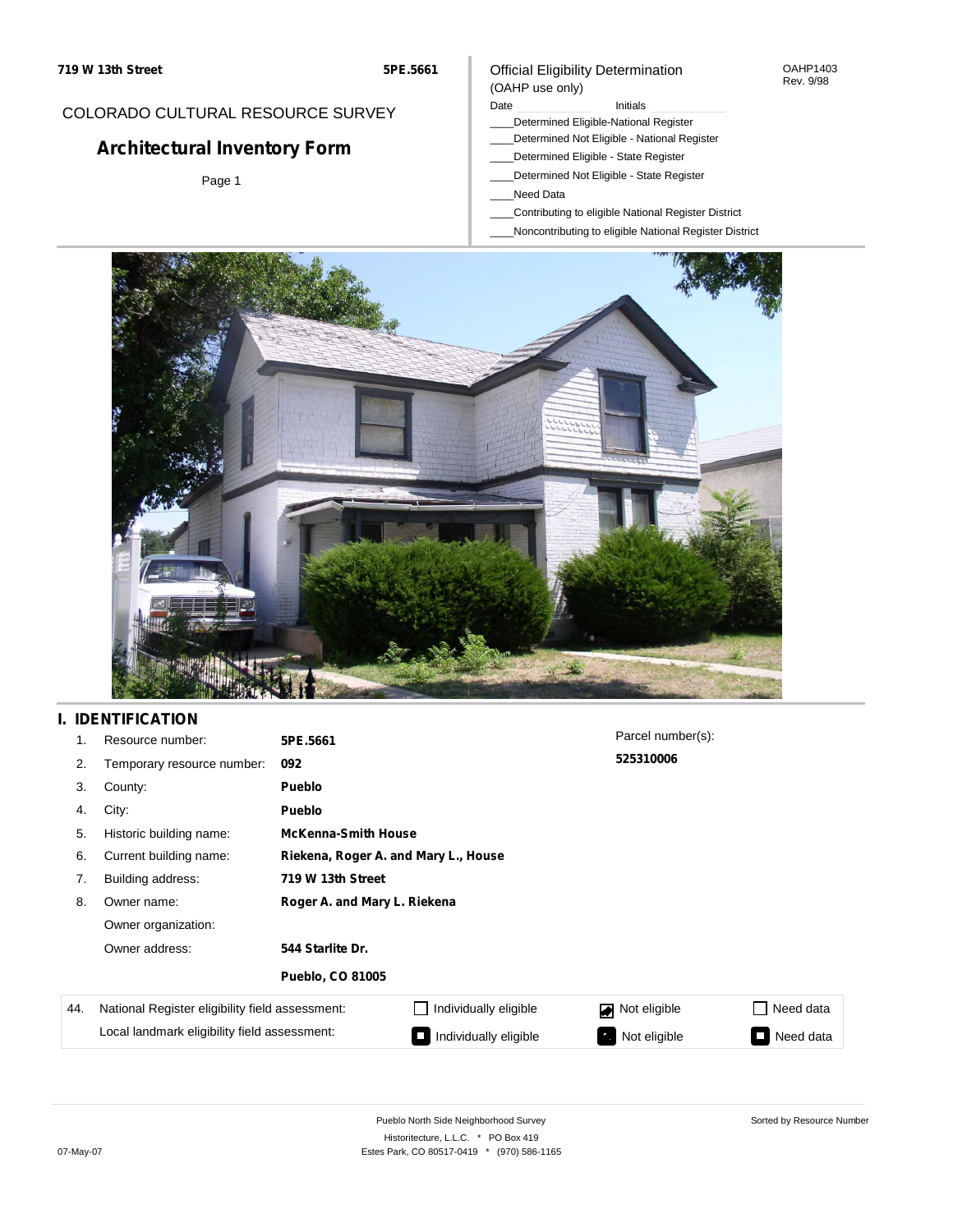Page 2

### **II. GEOGRAPHIC INFORMATION**

| 9.  | P.M.                    |           | 6th             |    |    | Township:               |       | <b>20S</b>                  |    |           |           | Range:            | 65W |         |
|-----|-------------------------|-----------|-----------------|----|----|-------------------------|-------|-----------------------------|----|-----------|-----------|-------------------|-----|---------|
|     |                         | <b>SW</b> | 1/4             | of | NE | 1/4                     | of NE | 1/4                         | οf | <b>SW</b> | 1/4       | of Section        |     | 25      |
|     | 10. UTM reference zone: |           |                 |    | 13 |                         |       |                             |    |           |           |                   |     |         |
|     | Easting:                |           |                 |    |    | 533521                  |       |                             |    |           | Northing: |                   |     | 4236643 |
| 11. |                         |           | USGS quad name: |    |    | <b>Northeast Pueblo</b> |       |                             |    |           | Scale:    |                   |     | 7.5     |
|     | Year:                   |           |                 |    |    | 1974)                   |       | 1961 (Photorevised 1970 and |    |           |           |                   |     |         |
| 12. | $Lot(s)$ :              |           |                 |    |    | Lot 9; Block 3          |       |                             |    |           |           |                   |     |         |
|     | Addition:               |           |                 |    |    | <b>Craig's Addition</b> |       |                             |    |           |           | Year of addition: |     | 1871    |

13. Boundary description and justification:

The boundary, as described above, contains but does not exceed the land historically associated with this property.

П Metes and bounds exist:

#### **III. ARCHITECTURAL DESCRIPTION**

| 14. | Building plan (footprint, shape):    | Irregular Plan                           |                       |
|-----|--------------------------------------|------------------------------------------|-----------------------|
|     | Other building plan descriptions:    |                                          |                       |
| 15. | Dimensions in feet (length x width): | 930 square feet                          |                       |
| 16. | Number of stories:                   | $\mathbf{2}$                             |                       |
| 17. | Primary external wall material(s):   | <b>Brick</b><br><b>Wood/Shingle</b>      | Other wall materials: |
| 18. | Roof configuration:                  | <b>Gabled Roof/Cross Gabled Roof</b>     |                       |
|     | Other roof configurations:           |                                          |                       |
| 19. | Primary external roof material:      | <b>Asphalt Roof/Composition Roof</b>     |                       |
|     | Other roof materials:                |                                          |                       |
| 20. | Special features:                    | Fence                                    |                       |
|     |                                      | Porch                                    |                       |
|     |                                      | <b>Ornamentation/Decorative Shingles</b> |                       |

#### 21. General architectural description:

Oriented to the south, this house rests on a sandstone foundation, encased in concrete. Most of the first story of this house consist of brick, painted white. White-painted, variagated wood shingle siding clads the exterior walls of the second story. **White-painted, wood weatherboard covers single-story, shed-roofed additions to the north (rear) elevation. Windows are** generally 1-over-1-light, double-hung sash, with blue-painted wood frames. Those opening in brick portions of the house have white-painted, rough-faced sandstone sills. Most open beneath segmental arches. However, a pair of windows opening in the east side of the front (south) facade's first story open beneath a common wood entablature, with projecting cornice. Windows opening in the frame portions of the house have blue-painted wood surrounds, with projecting cornices. Opening in the rear elevation and in the north end of the west elevation are 1-beside-1-light,n sliding-sash windows, with aluminum frames. A hipped-roof porch fills the inside (southwest-facing) gable. It has a concrete floor and blue-painted Doric columns and engaged columns. Two concrete steps approach the porch on its east side. Opening beneath the porch roof are a pair of doorways, providing access to both of the house's two apartments. Both doorways host 10-paneld, blue-painted metal doors. Another doorway opens in the east end of the rear (north) elevation. It is shelted beneath a shed-roofed structure of simple, wood supports, plywood walls, and a corrugated metal roof. Gray, interlocking asphalt shingles cover the cross-gabled roof. Bluepainted wood soffit and fascia, with projecting cornice, boxes the eaves. Framing the gables are eave returns.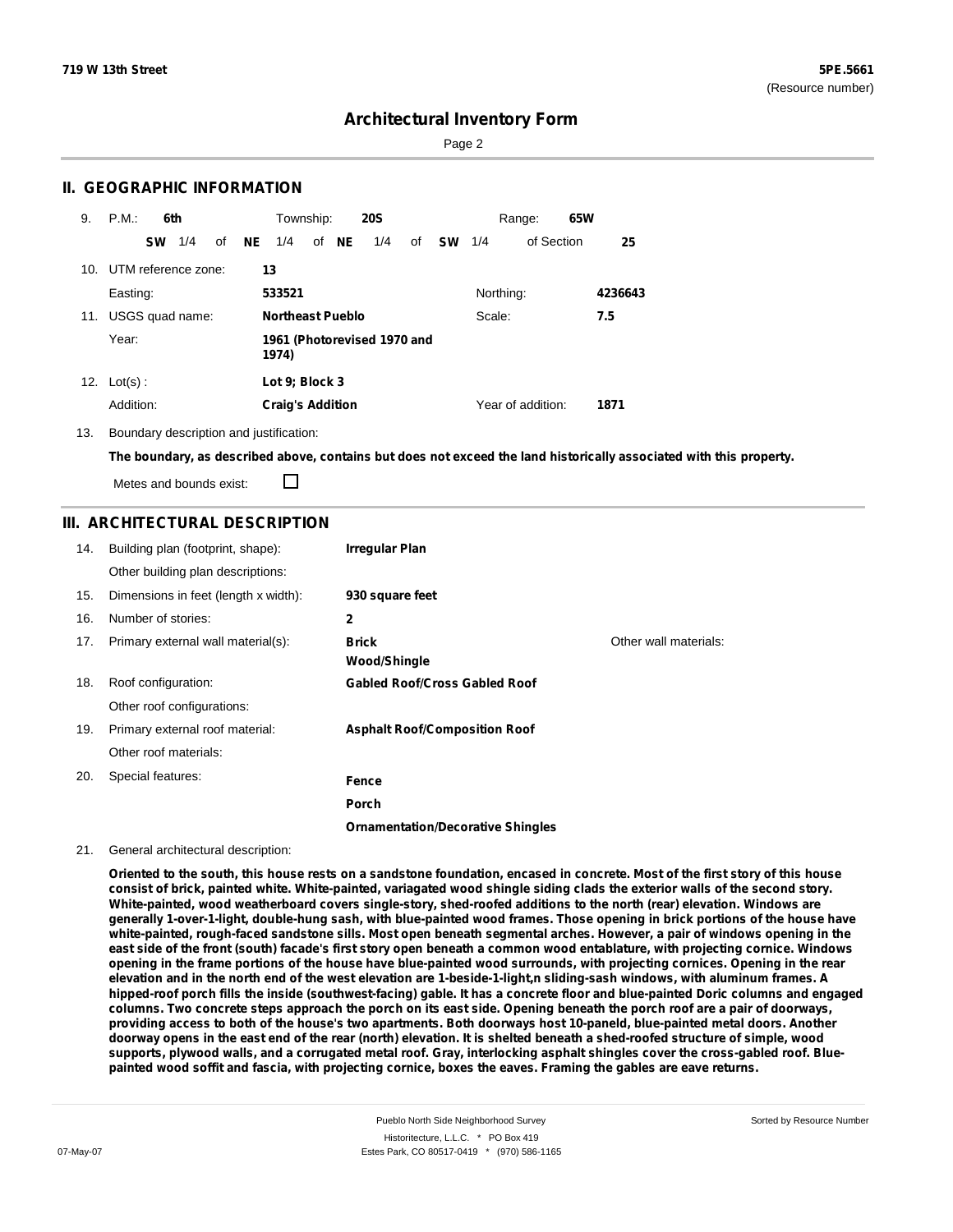Page 3

| 22. Architectural style: | Late Victorian/Edwardian |
|--------------------------|--------------------------|
|                          |                          |

Other architectural styles:

Building type:

23. Landscape or special setting features:

This property is located on terrain sloping downward from north to south, with an elevation of around 4,700 feet above mean sea level. The neighborhood features modest, one- and two-story houses and commercial buildings. Setbacks from West 13th Street, the busy, principal east-west thoroughfare through this area, are generally the same on this block. This property is situated on the north side of West 13th Street, between 715 West 13th Street to the east and 727 West 13th Street to the west. Grass covers the strip separating the pink sandstone sidewalk from the street. A planted-grass yard, with mature landscaping, covers the property. Running along the west side of the lot is a concrete 2-track driveway. A wood privacy fence encircles the **backyard.**

24. Associated buildings, features or objects: **No associated buildings identified.**

#### **IV. ARCHITECTURAL HISTORY**

| 25. | Date of Construction:  | Estimate:                                                                                                                                               | 1890 | Actual:                                                                                       |  |  |
|-----|------------------------|---------------------------------------------------------------------------------------------------------------------------------------------------------|------|-----------------------------------------------------------------------------------------------|--|--|
|     | Source of Information: | Sanborn Fire Insurance Maps (for Pueblo, Colorado). New York: Sanborn Map and<br>Publishing Co., 1883, 1886, 1889, 1893, 1904-05, 1904-51, and 1904-52. |      |                                                                                               |  |  |
|     |                        | Co. consulted 1886 through 2003.                                                                                                                        |      | Pueblo City Directory. Pueblo, Co.; Salt Lake City; Kansas City, Mo.; and others: R.L. Polk & |  |  |
| 26. | Architect:             | unknown                                                                                                                                                 |      |                                                                                               |  |  |
|     | Source of information: |                                                                                                                                                         |      |                                                                                               |  |  |
| 27. | Builder:               | unknown                                                                                                                                                 |      |                                                                                               |  |  |
|     | Source of information: |                                                                                                                                                         |      |                                                                                               |  |  |
| 28. | Original Owner:        | unknown                                                                                                                                                 |      |                                                                                               |  |  |
|     | Source of information: |                                                                                                                                                         |      |                                                                                               |  |  |
| 29. | Construction history:  |                                                                                                                                                         |      |                                                                                               |  |  |
|     |                        |                                                                                                                                                         |      |                                                                                               |  |  |

According to Pueblo County Tax Assessor records, this building was constructed in 1900. However it appears on an 1893 Sanborn map, and city directory listings for this address date to 1890, suggesting a circa 1890 date of construction. The only notable structural alteration was the construction of a single-story, shed-roofed addition across the rear (north) elevation. Based on the building materials, particularly the aluminum-frame windows and doors, this addition dates to the 1970s.

30. Location: **original** Date of move(s):

### **V. HISTORICAL ASSOCIATIONS**

| 31. | Original use(s):     | <b>Single Dwelling</b> |
|-----|----------------------|------------------------|
| 32. | Intermediate use(s): | <b>Single Dwelling</b> |
|     | 33. Current use(s):  | <b>Single Dwelling</b> |
| 34. | Site type(s):        | <b>Residence</b>       |

35. Historical background:

The first residents of this house, constructed around 1890, were F.J. McKenna and W.C. Smith, who both worked for the post office, McKenna as a mailing clerk and Smith as a general delivery clerk. Around 1900, the owner and resident was Jacob H. Root, a cabinetmaker and undertaker. He was born in Pennsylvania in March 1858. He married his wife, Josephine, around **1886. She was born in Missouri in February 1865. They had at least one son, R. Leroy.**

In 1909, the owner and resident was Charles D. Barnes, manager of the Bankers Life Association. Boarding with him was Harry L. Alder. Around 1914, Nathaniel H. Champion, a railroad trainman, purchased this property and resided here with his family. His wife was Mayme G. Champion. Nathaniel was the father of Mrs. N.S. Strauss, Harold Hinde Champion, and Nathaniel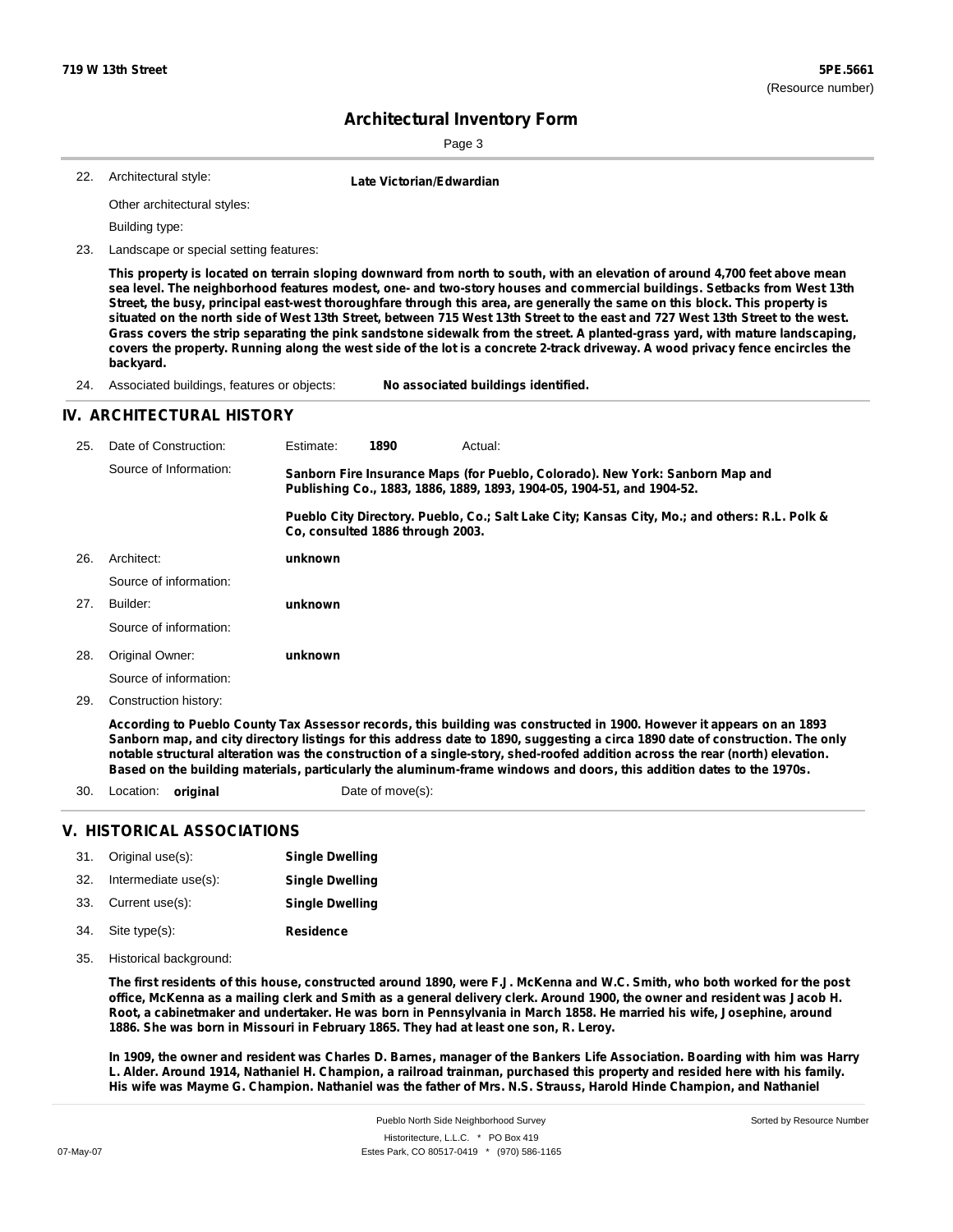Page 4

Champion. The family moved from this house prior to 1925, later residing at 1338 Lake Avenue. The elder Nathaniel Champion **died on September 26, 1941.**

Around 1925, Anthony Rausch purchased this property and resided here. He was born in Waupiton, North Dakota, on December 10, 1888. With his wife, Inez E. Rausch, Anthony Rausch had a son, George A. Rausch, and two daughters, Margaret Wilson and Dorothy Lyles. Anthony Rausch operated an automobile service garage in Pueblo. The family moved from this house sometime **after 1940. Inez Rausch died on January 1, 1973, and Anthony on October 19 of the same year.**

The owner and resident in 1945 was Mrs. Francis H. Davis, who resided here through at least 1960. Alpolonio and Tina M. Fierro purchased this property in 1974, transferring it to Adam and Carrie Valdez in 1981. They quit claimed the property back to the Fierros less than a year later. Roger A. and Mary L. Riekena, the current owners, acquired the property from the Fierros in 1982. **The Riekenas operate the property as a rental unit**

36. Sources of information:

**Pueblo County Office of Tax Assessor. Property information card [internet].**

**Pueblo City Directory. Pueblo, Co.; Salt Lake City; Kansas City, Mo.; and others: R.L. Polk & Co, consulted 1886 through 2003.**

**Sanborn Fire Insurance Maps (for Pueblo, Colorado). New York: Sanborn Map and Publishing Co., 1883, 1886, 1889, 1893, 1904-05, 1904-51, and 1904-52.**

**U.S. Census of 1900. Precinct 3, Pueblo, Pueblo County, Colorado. Series T623, roll 128, p. 11.**

**"Champion (Nathaniel H.)" [obituary]. Pueblo Chieftain, 28 September 1941, p. 8.**

**"Anthony B. 'Tony' Rausch" [obituary]. Pueblo Chieftain, 19 October 1973, p. 11B.**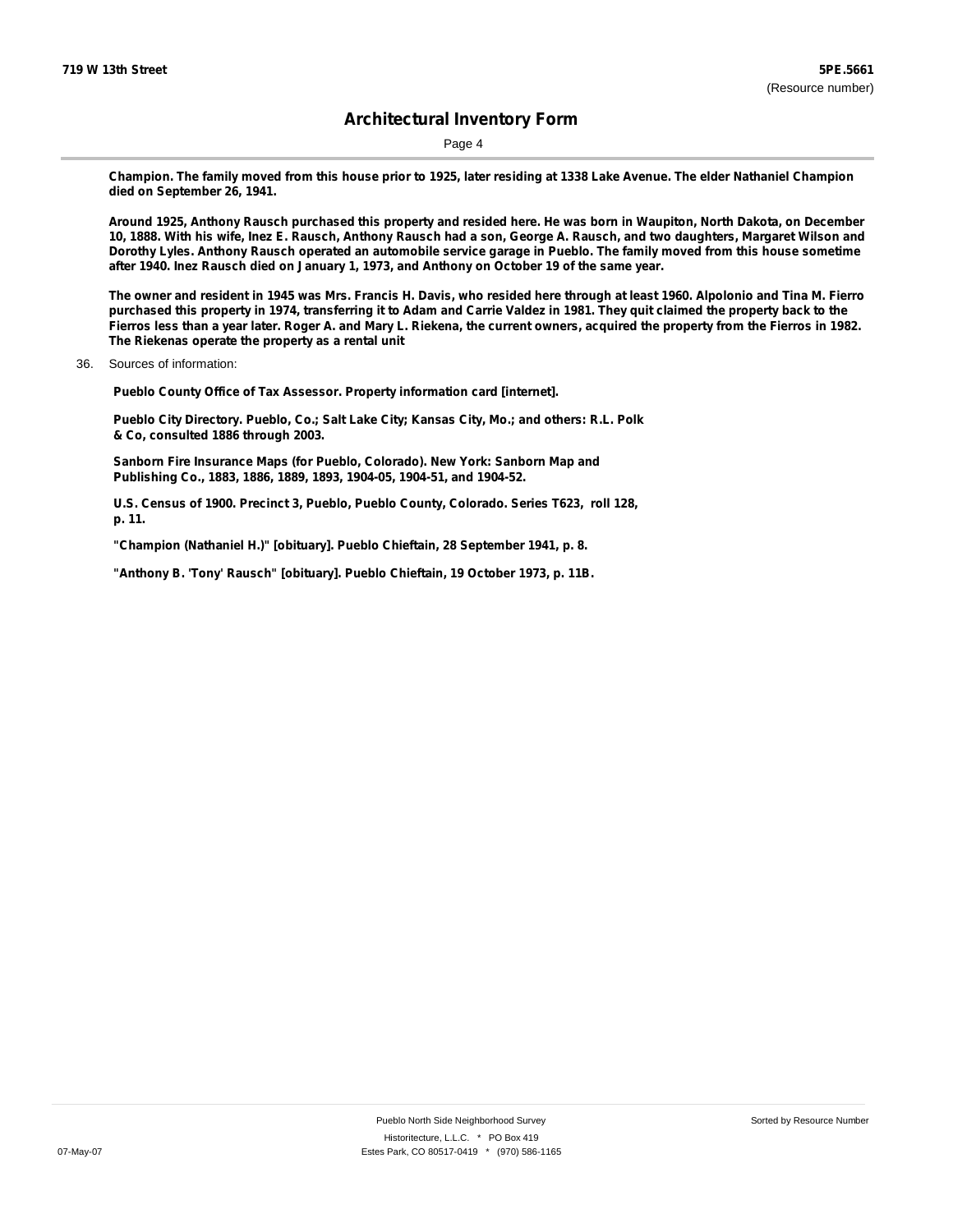÷

Sorted by Resource Number

# **Architectural Inventory Form**

Page 5

|     | <b>VI. SIGNIFICANCE</b>                                                                                                                                                                                                                                                                                                                                                                                                                                                                                                                                                                                                                                                                                                |  |  |  |  |  |  |
|-----|------------------------------------------------------------------------------------------------------------------------------------------------------------------------------------------------------------------------------------------------------------------------------------------------------------------------------------------------------------------------------------------------------------------------------------------------------------------------------------------------------------------------------------------------------------------------------------------------------------------------------------------------------------------------------------------------------------------------|--|--|--|--|--|--|
| 37. | Local landmark designation:<br>Yes $\Box$<br>No.                                                                                                                                                                                                                                                                                                                                                                                                                                                                                                                                                                                                                                                                       |  |  |  |  |  |  |
|     | Designation authority:                                                                                                                                                                                                                                                                                                                                                                                                                                                                                                                                                                                                                                                                                                 |  |  |  |  |  |  |
|     | Date of designation:                                                                                                                                                                                                                                                                                                                                                                                                                                                                                                                                                                                                                                                                                                   |  |  |  |  |  |  |
| 38. | Applicable National Register criteria:                                                                                                                                                                                                                                                                                                                                                                                                                                                                                                                                                                                                                                                                                 |  |  |  |  |  |  |
|     | A. Associated with events that have made a significant contribution to the broad pattern of our history.<br>l.<br>B. Associated with the lives of persons significant in our past.<br>$\Box$<br>C. Embodies the distinctive characteristics of a type, period, or method of construction, or represents the work<br>◙<br>of a master, or that possess high artistic values, or represents a significant and distinguished entity whose<br>components may lack individual distinction.<br>D. Has yielded, or may be likely to yield, information important in history or prehistory.<br>Qualifies under Criteria Considerations A through G (see manual).<br>Does not meet any of the above National Register criteria. |  |  |  |  |  |  |
|     | <b>Pueblo Standards for Designation:</b>                                                                                                                                                                                                                                                                                                                                                                                                                                                                                                                                                                                                                                                                               |  |  |  |  |  |  |
|     | 1a. History<br>Have direct association with the historical development of the city, state, or nation; or                                                                                                                                                                                                                                                                                                                                                                                                                                                                                                                                                                                                               |  |  |  |  |  |  |
|     | <u>1b. History</u><br>Be the site of a significant historic event; or<br>$\mathcal{L}_{\mathcal{A}}$                                                                                                                                                                                                                                                                                                                                                                                                                                                                                                                                                                                                                   |  |  |  |  |  |  |
|     | 1c. History<br>Have direct and substantial association with a person or group of persons who had influence on society.<br>$\blacksquare$                                                                                                                                                                                                                                                                                                                                                                                                                                                                                                                                                                               |  |  |  |  |  |  |
|     | 2a. Architecture<br>Embody distinguishing characteristics of an architectural style or type; or<br>$\overline{\phantom{a}}$                                                                                                                                                                                                                                                                                                                                                                                                                                                                                                                                                                                            |  |  |  |  |  |  |
|     | 2b. Architecture                                                                                                                                                                                                                                                                                                                                                                                                                                                                                                                                                                                                                                                                                                       |  |  |  |  |  |  |
|     | Be a significant example of the work of a recognized architect or master builder, or<br>$\sim$                                                                                                                                                                                                                                                                                                                                                                                                                                                                                                                                                                                                                         |  |  |  |  |  |  |
|     | 2c. Architecture<br>Contain elements of architectural design, engineering, materials, craftsmanship, or artistic merit which represent a<br>О<br>significant or influential innovation;                                                                                                                                                                                                                                                                                                                                                                                                                                                                                                                                |  |  |  |  |  |  |
|     | 2d. Architecture                                                                                                                                                                                                                                                                                                                                                                                                                                                                                                                                                                                                                                                                                                       |  |  |  |  |  |  |
|     | Portray the environment of a group of people or physical development of an area of the city in an era of history<br>$\Box$<br>characterized by a distinctive architectural style.                                                                                                                                                                                                                                                                                                                                                                                                                                                                                                                                      |  |  |  |  |  |  |
|     | 3a. Geography                                                                                                                                                                                                                                                                                                                                                                                                                                                                                                                                                                                                                                                                                                          |  |  |  |  |  |  |
|     | Have a prominent location or be an established, familiar, and orienting visual feature of the contemporary city, or                                                                                                                                                                                                                                                                                                                                                                                                                                                                                                                                                                                                    |  |  |  |  |  |  |
|     | 3b. Geography<br>Promote understanding and appreciation of Pueblo's environment by means of distinctive physical characteristics<br>or rarity; or                                                                                                                                                                                                                                                                                                                                                                                                                                                                                                                                                                      |  |  |  |  |  |  |
|     | 3c. Geography<br>Make a special contribution to Pueblo's distinctive character.<br>$\sim$                                                                                                                                                                                                                                                                                                                                                                                                                                                                                                                                                                                                                              |  |  |  |  |  |  |
|     | Not Applicable                                                                                                                                                                                                                                                                                                                                                                                                                                                                                                                                                                                                                                                                                                         |  |  |  |  |  |  |
|     | Does not meet any of the above Pueblo landmark criteria.<br>$\overline{\phantom{a}}$                                                                                                                                                                                                                                                                                                                                                                                                                                                                                                                                                                                                                                   |  |  |  |  |  |  |
| 39. | Area(s) of Significance:<br><b>Architecture</b>                                                                                                                                                                                                                                                                                                                                                                                                                                                                                                                                                                                                                                                                        |  |  |  |  |  |  |
| 40. | Period of Significance:<br>ca. 1890                                                                                                                                                                                                                                                                                                                                                                                                                                                                                                                                                                                                                                                                                    |  |  |  |  |  |  |
| 41. | National:<br>Level of significance:<br>State<br>Local<br>П<br>м.                                                                                                                                                                                                                                                                                                                                                                                                                                                                                                                                                                                                                                                       |  |  |  |  |  |  |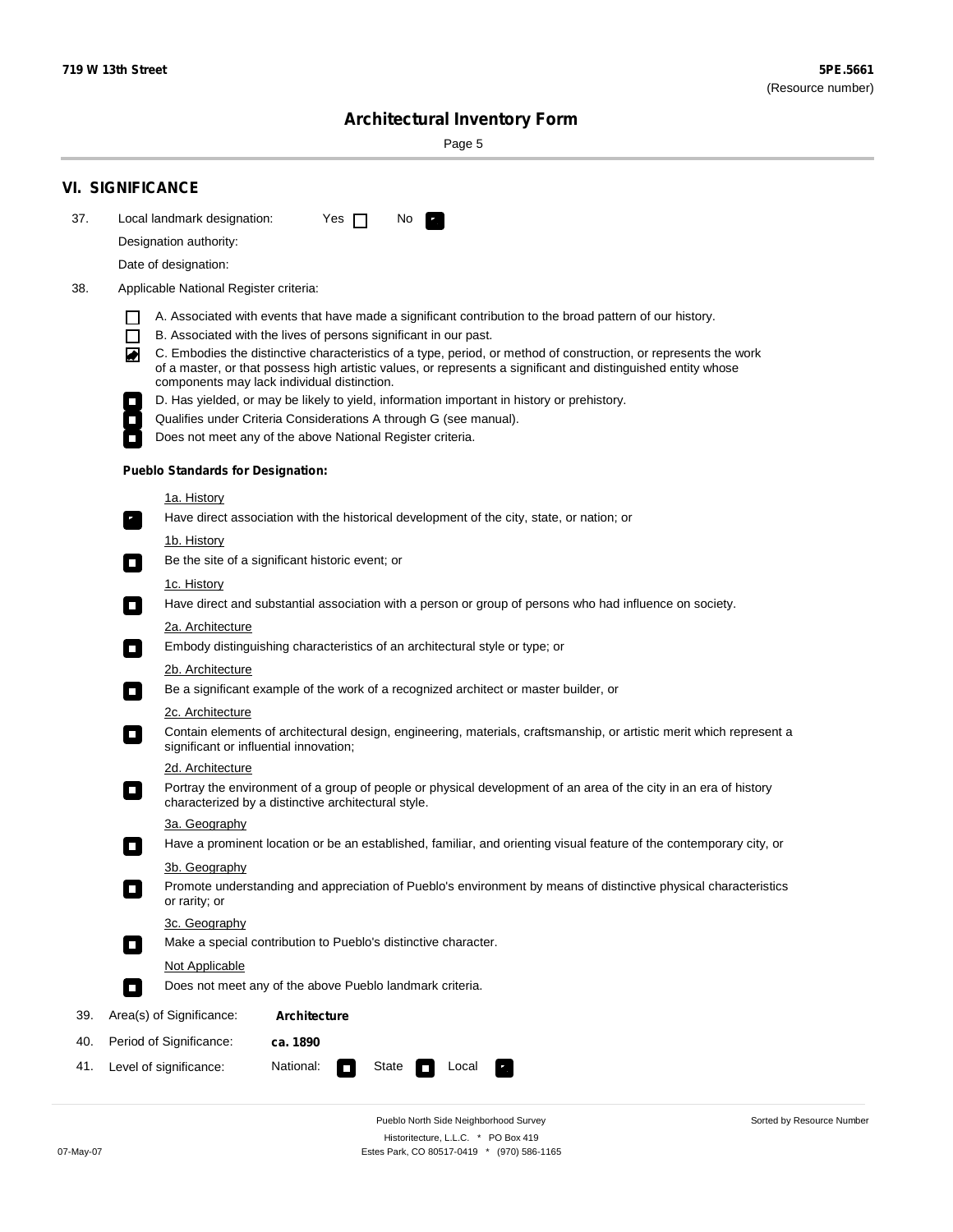Page 6

#### 42. Statement of significance:

This property is architecturally significant under National Register criterion C (Pueblo Local Landmark criterion 2A) as an example of the Edwardian style. However, the levels of architectural and historical significance, combined with physical integrity, are not to the extent that this property would qualify for individual listing in the National Register of Historic Places, the Colorado State Register of Historic Properties, or as a City of Pueblo Landmark. It is, nonetheless, a contributing **resource within any potential historic district.**

43. Assessment of historic physical integrity related to significance:

Constructed around 1890, this house exhibits a moderately high level of physical integrity relative to the seven aspects of integrity as defined by the National Park Service and the Colorado Historical Society: location, setting, design, materials, workmanship, feeling, and association. The only notable modification, the rear (north) addition, is small in scale and isolated **to a secondary elevation.**

#### **VII. NATIONAL REGISTER ELIGIBILITY ASSESSMENT**

44. National Register eligibility field assessment: Local landmark eligibility field assessment:



No

П

◚

 $N/A$ 

45. Is there National Register district potential? Yes

**Pueblo's North Side Neighborhood represents the evolution of the city's professional middle and upper classes. Its diversity of architectural styles and forms directly represents the city's changing economic and cultural climates. As well, the neighborhood is distinctive because it appears to have evolved independently of the area's dominant industry, steel manufacturing.** Discuss:

> Yes Yes

No

No  $\blacksquare$  N/A

If there is National Register district potential, is this building contributing:

If the building is in existing National Register district, is it contributing: 46.

#### **VIII. RECORDING INFORMATION**

| 47. | Photograph numbers): | <b>CD-ROM Photo Disc: North Side Photos</b><br>File Name(s): 13thstw719                                                       |
|-----|----------------------|-------------------------------------------------------------------------------------------------------------------------------|
|     | Negatives filed at:  | <b>Special Collections</b><br><b>Robert Hoag Rawlings Public Library</b><br>100 East Abriendo Avenue<br>Pueblo, CO 81004-4290 |
| 48. | Report title:        | <b>Pueblo North Side Neighborhood Survey</b>                                                                                  |
| 49. | $Date(s)$ :          | 06/28/05                                                                                                                      |
| 50. | Recorder(s):         | <b>Adam Thomas</b>                                                                                                            |
| 51. | Organization:        | Historitecture, L.L.C.                                                                                                        |
| 52. | Address:             | <b>PO Box 419</b>                                                                                                             |
|     |                      | Estes Park, CO 80517-0419                                                                                                     |
| 53. | Phone number(s):     | (970) 586-1165                                                                                                                |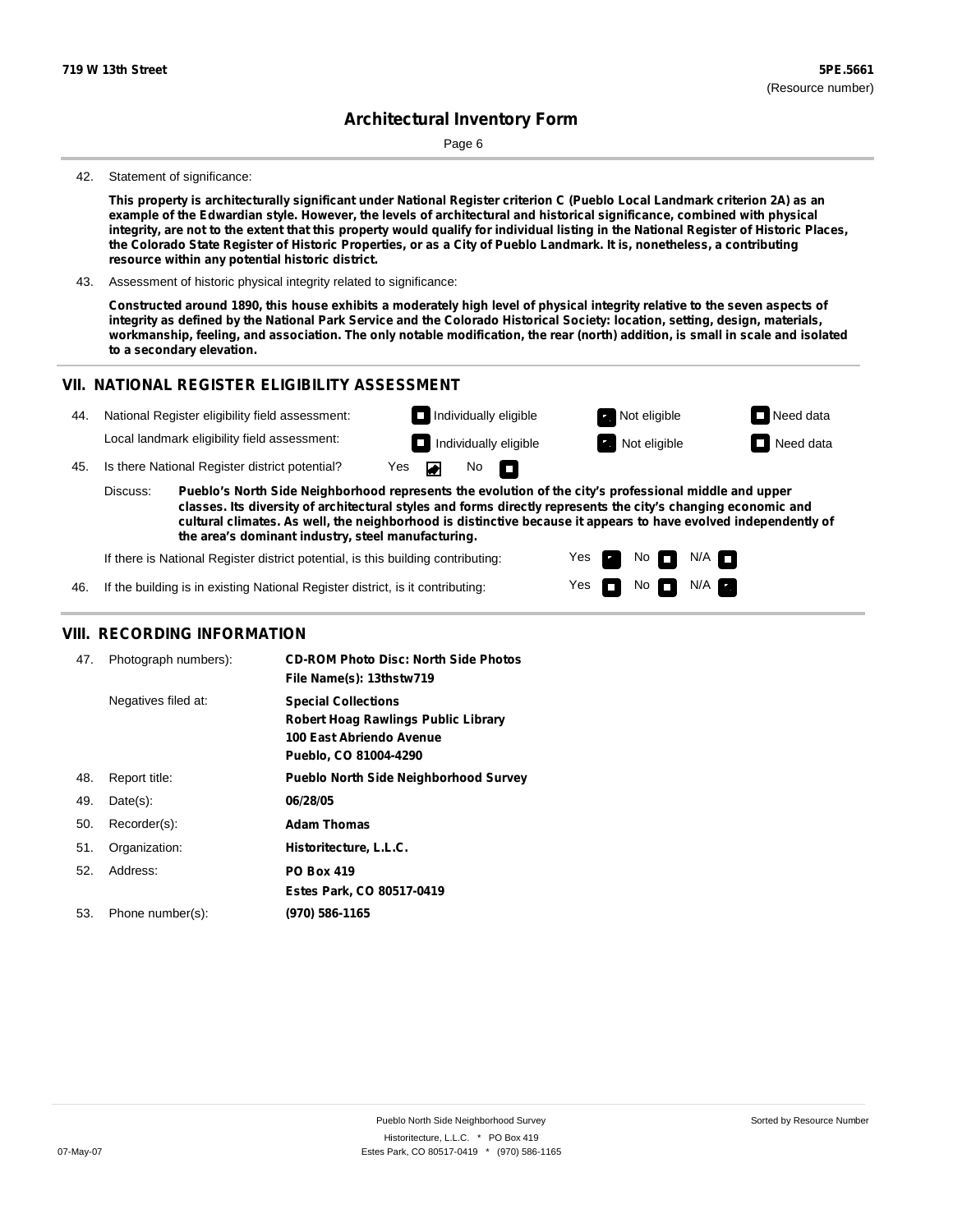Page 7